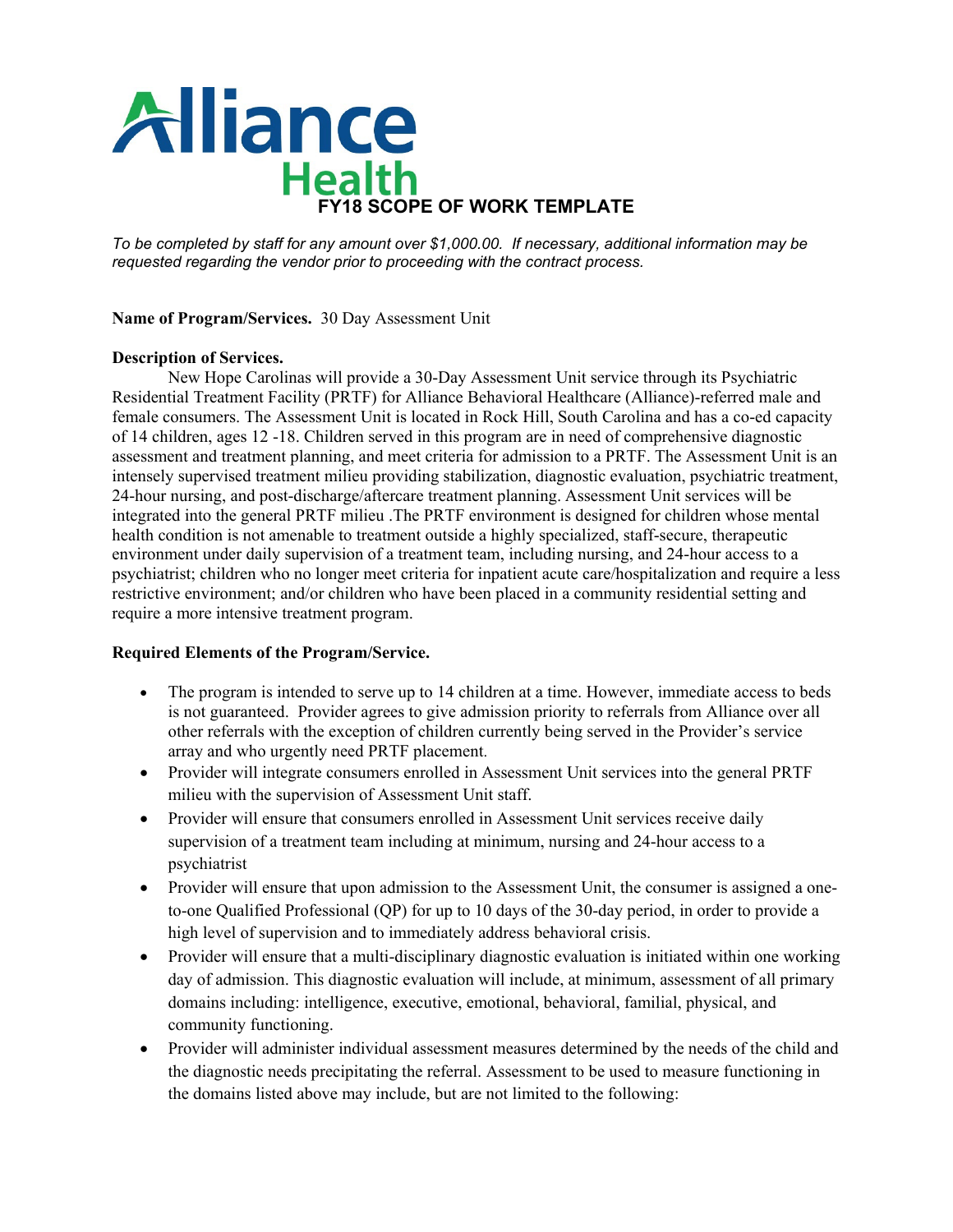

- (ABAS-II).
- Aggressive Sexual Behavior Inventory
- NEW HOPE Comprehensive Clinical Assessment (CCA)
- Brigance Inventory of Skills
- Brown ADHD Scales
- Child Behavioral Check List
- Children's Depression Inventory
- Gillingham Autism Screener
- iReady Diagnostic
- Milieu Observation
- Millon Pre-Adolescent Clinical Inventory (M-PACI)
- Minnesota Multiphasic Personality Inventory (MMPI)
- Neurosequential Model of Therapeutics Functional Metric
- Parental Stress Index
- Psychiatric Assessment
- Psychosexual evaluations
- Revised Children's Anxiety and Depression Scale
- The Wechsler Intelligence Scales
- UCLA Child/Adolescent PTSD Reaction Index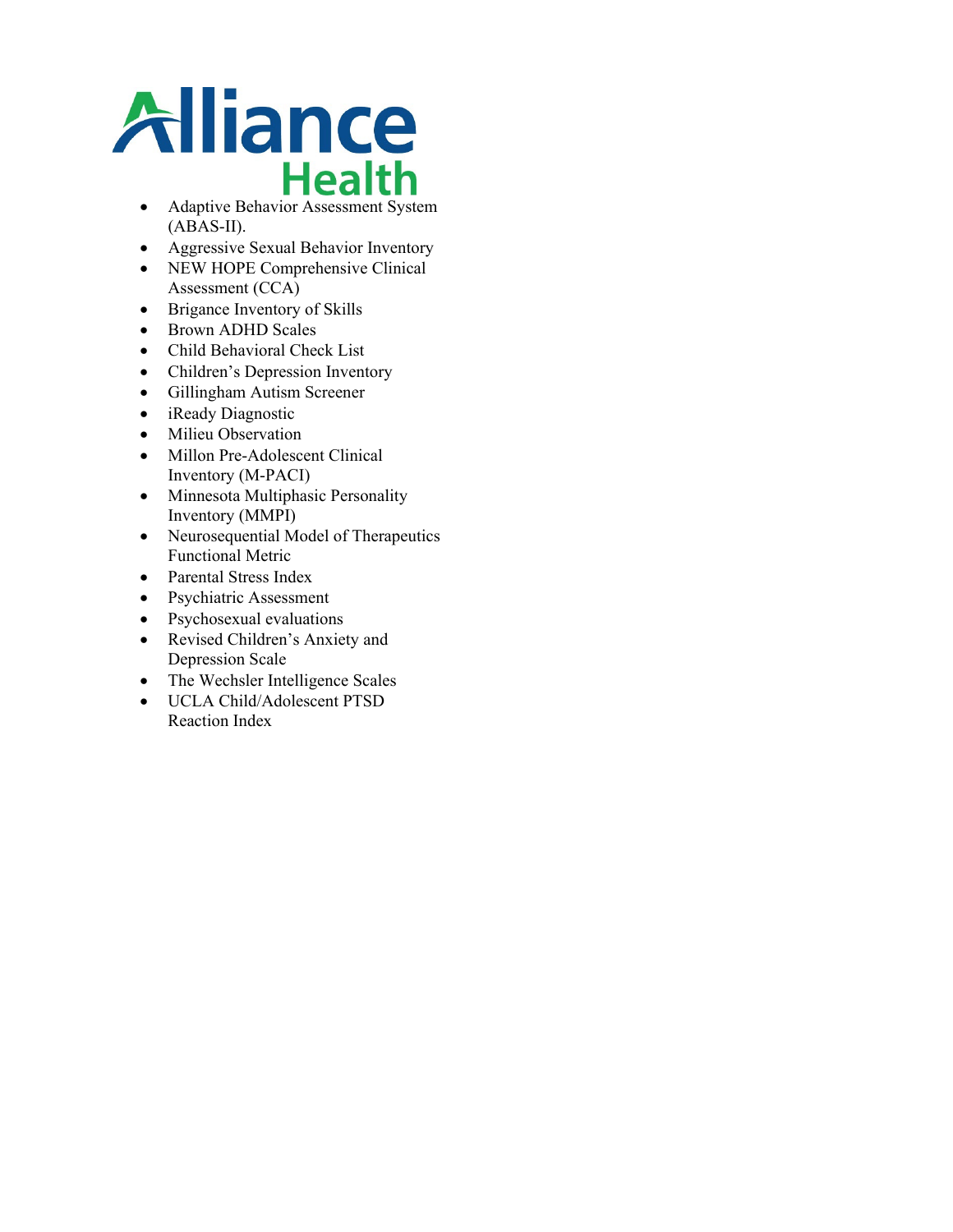

- Specialized assessments such neuropsychological testing, genetic testing, sleep studies and other medical tests, may be arranged, but are not considered an element of the core evaluation and may be billed separately.
- Provider will ensure that the results of the multidisciplinary assessment are contained in a standard, comprehensive, narrative report form and/or using the NMT Functional Assessment Metric.
- Upon completion of all assessments the Discharge Planner/Case Manager, in conjunction with Alliance Behavioral Healthcare's assigned Care Coordinator, will conduct a Child and Family Treatment Team meeting to discuss findings and recommendations. During this meeting a Discharge Plan outlining recommended treatment services and resources will be developed included proposed discharge date, agreed upon treatment services/providers for referral and plan for linkage to other resources if applicable.
- Provider will ensure that consumers are discharged to the recommended treatment environment, and that services are in place prior to discharge. This includes completion of referral documentation, verifying authorization and acceptance into treatment services, as well as linkage to needed resources identified in the Discharge Plan.
- As part of the Discharge Plan, provider will complete a Discharge Summary including the date of discharge, time of discharge, and the name, address, telephone number, and relationship of the person or agency to whom the child was discharged, a summary of services provided during care, needs which remain to be met, and plans for the services needed to meet these needs.
- Within 21 calendar days of discharge, Assessment Services staff will conduct at minimum 1 documented post-discharge contact with the family/guardian, to determine how the consumer is progressing in his or her discharge setting. Documentation of this contact will include, at minimum a report of treatment engagement and/or barriers to treatment engagement.
	- o If barriers to treatment are noted and/or there are needs with which the family or consumer requires assistance, that have arisen since the consumer's discharge, staff will coordinate with the family and area service providers to assist the consumer and family in meeting their treatment needs. These can include, but are not limited to assistance or linkage with treatment, educational, housing or other resources.

## **Staffing**

- New Hope will staff its 30-Day Assessment Unit in accordance with service definition requirements for PRTF and with the addition of the following:
	- o Licensed Psychologist or Licensed Psychologist Associate
	- o Dedicated Qualified Professional
	- o Case Manager/Discharge Coordinator

## **Target Population and Eligibility Criteria.**

Male and female consumers, referred by Alliance Behavioral Healthcare. The Assessment Unit is located in Charlotte, North Carolina and has a co-ed capacity of six children. Children served in this program are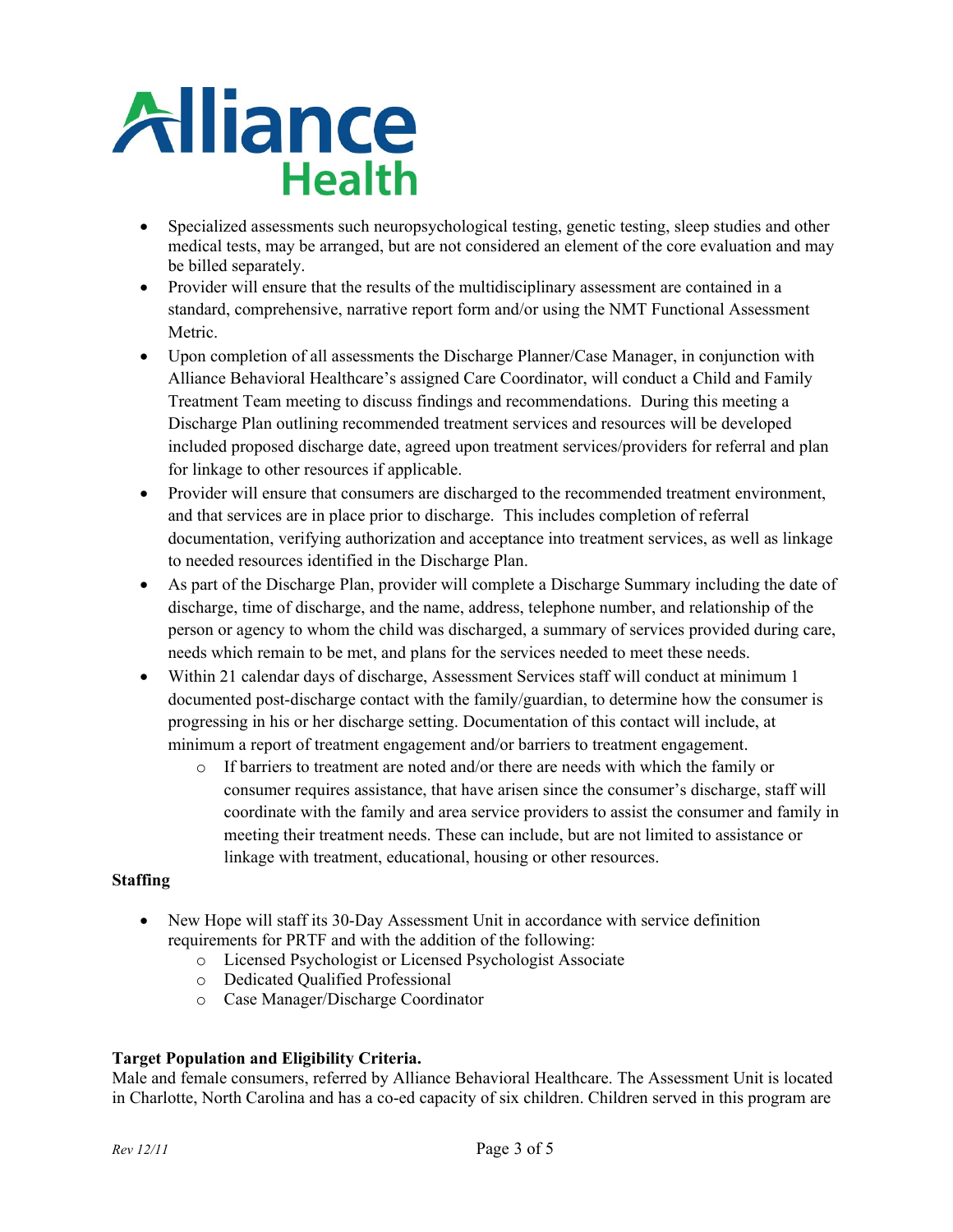

in need of comprehensive diagnostic assessment and treatment planning, and meet criteria for admission to a PRTF.

# **Discharge Criteria.**

- Consumer meets discharge criteria cited in NC DMA Clinical Coverage Policy 8D-1
- **AND/OR** • Youth is stable and appropriate for discharge.
- All diagnostic evaluations and assessments have been completed, Child and Family Team was convened to review findings and recommendations, and the Discharge Plan has been executed.
- The appropriate discharge service has been authorized and the youth has been accepted into treatment services.
- For youth being discharged home to community-based treatment services:
	- o A discharge plan with follow-up appointments and an appropriate living arrangement is in place; and the first follow-up appointment will take place within 7 calendar days of discharge.
	- o Support systems (which allow the youth to be maintained in a less restrictive intensity of service) have been secured and established.
- The family request discharge and the youth is not imminently dangerous to self or others; or the youth requires inpatient hospitalization.

## **Required Outcomes.**

- 80% of admissions will have completed all evaluation and assessments and meet all elements stated above during the 30 day time frame.
- 80% of youth are linked and discharged to the appropriate treatment services as identified in the Discharge Plan.

## **Reporting Requirements.**

Beginning immediately, Provider shall be expected to submit all data necessary to calculate each of the above listed outcomes (and/or data tracking spreadsheet created in partnership with Alliance) to Alliance Provider Network Development and Evaluation via electronic report to:

PNDPROVIDERREPORTS@ALLIANCEBHC.ORG. Provider shall include in the subject line of electronic submission the name of the Provider and the specific program for which data is being submitted. All data is due no later than the 10th of the month following the provided service (July Data: August 10th, August Data: September 10th, etc.).

Provider shall be prepared to provide additional data, reports, and data analysis, within a timely manner, upon request. Alliance shall obtain data from triage/screening, approved authorizations, claims, NC-TOPPS, survey results, provider reports and other means to verify fidelity, efficacy, quality and satisfaction with services being provided.

Alliance requires providers to develop a formal Quality Management program. Elements of that program include (1) establishing internal performance standards for the delivery of the services for which provider has contracted, (2) collecting data related to the delivery of those services, and (3) creating reports